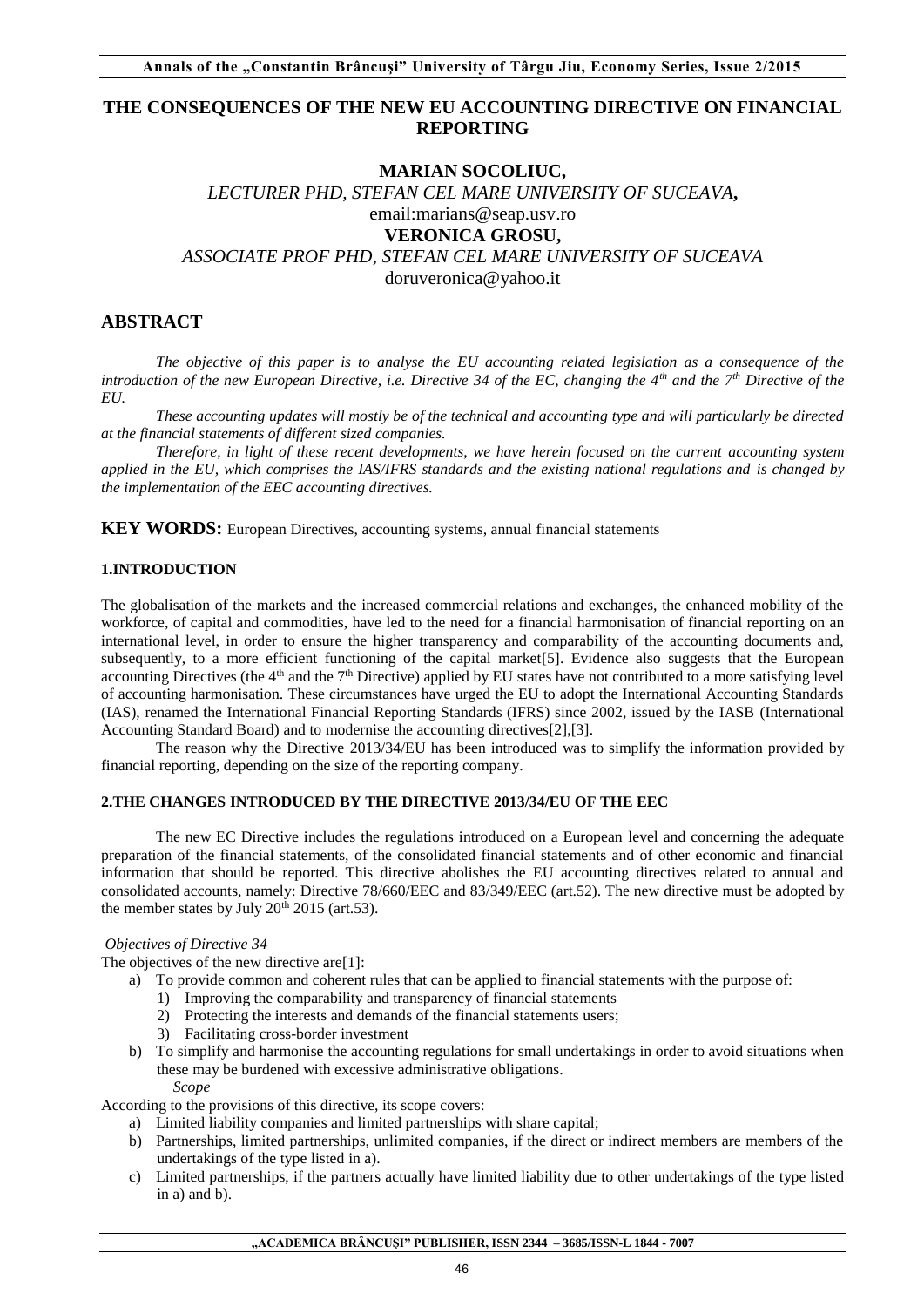The scope of the present Directive excludes non-profit undertakings.

*Categories of undertakings* 

Directive 4 identifies 4 types of undertakings, namely[2]:

- a) Micro-undertakings (new category, optional)
- b) Small undertakings (already present, mandatory category)
- c) Medium-sized undertakings (already present, mandatory category)
- d) Large undertakings (already present, mandatory category)

The definition and the scope of the 4 categories of undertakings was based on:

- Quantitative parameters
- Qualitative parameters

|  |  |  |  |  | Table no. $1 -$ Categories of undertakings |  |
|--|--|--|--|--|--------------------------------------------|--|
|--|--|--|--|--|--------------------------------------------|--|

|                                |                | $\alpha$          |              |              |
|--------------------------------|----------------|-------------------|--------------|--------------|
| Categories of undertakings     | Micro-         | <b>Small</b>      | Medium-sized | Large        |
| (at least 2 out of 3 should be | undertakings   | undertakings      | undertakings | undertakings |
| met)                           |                |                   |              |              |
|                                |                |                   |              |              |
| Balance sheet total            | $<$ 350.000    | $< 4.000.000*$    | < 20,000,000 | > 20.000.000 |
| Net turnover                   | $\leq 700.000$ | $\leq 8.000.000*$ | < 40.000.000 | >40.000.000  |
| Nr. of employees<br>throughout | $\leq 10$      | $\leq 50$         | ${}_{250}$   | ${}_{250}$   |
| the financial year             |                |                   |              |              |

\* EU member states may define thresholds that shall not exceed 6.000.000 for the balance sheet total and 12.000.000 for the net turnover

The new Directive introduces the definition of "public interest entities" (art. 2), as well as undertakings that are under the scope according to Article 1 (public limited companies or associated undertakings whose unlimited responsibility associates are all public limited companies), such as: listed companies, credit institutions, insurance undertakings, other undertakings created in the member states. The Public Interest Entity (PIE) must be considered a large undertaking, regardless of its balance sheet total, net turnover or average number of employees (art.40).The Member States believe it is best to apply a distinct accounting framework, simplified for micro-undertakings[6]. Where no specific regulations for micro-undertakings are provided, the rules for small undertakings will apply. Investment undertakings and participating interest undertakings must be exempt from the advantages of the simplification regime applied to microundertakings[6].

The Directive 34/2013 of the EEC provides certain alternative measures for the Member States, namely[1]:

- adopting the abridged versions of the balance sheet and profit and loss account for small and medium sized undertakings (abridged Balance Sheet and Profit and loss account);
- adopting a limited Financial statement regime for micro-undertakings and small undertakings;
- exemption of small undertakings from the mandatory draw up of the Management Reports;
- imposing the obligation for undertakings to be audited (certified);
- requiring medium-sized and large undertakings to provide additional information apart from what the Directive provides;
- requiring medium-sized and large undertakings to draw up other financial statements apart from the Balance sheet, the profit and loss account and the notes to the financial statements;

The new Directive defines the "group" as consisting of the parent undertaking and all its subsidiary undertakings. The Directive identifies 3 categories of groups, namely: small groups, medium-sized groups and large groups [4]. The definition and scope of the above mentioned groups was based on:

- quantitative parameters (measured in aggregated value)
- qualitative parameters

| 1491 110. 2<br><b>OLOGO CARGOLICO</b> |                   |                   |                 |  |  |  |
|---------------------------------------|-------------------|-------------------|-----------------|--|--|--|
| Group category                        | Small groups      | Medium-sized      | Large groups    |  |  |  |
| (at least 2 out of 3 should be        |                   | groups            |                 |  |  |  |
| met)                                  |                   |                   |                 |  |  |  |
| Balance sheet total                   | $\leq 4.000.000*$ | $\leq 20.000.000$ | > 20.000.000    |  |  |  |
| Net turnover                          | $\leq 8.000.000*$ | $\leq 40.000.000$ | $>$ 40.000.000  |  |  |  |
| Nr. of employees<br>throughout        | $< 50*$           | ${}_{\leq}$ 250   | ${}_{\leq}$ 250 |  |  |  |
| the financial year                    |                   |                   |                 |  |  |  |

**Table no. 2** – Group categories

\* EU member states may define thresholds that shall not exceed 6.000.000 for the balance sheet total and 12.000.000 for the net turnover

The new Directive exempts small groups from the obligation to draw up consolidated financial statements, except where any affiliated undertaking is a public interest entity (art.23). Directive 34/EEC of 2013 also provides additional circumstances for the member states to exempt medium-sized groups from the obligation to draw up consolidated financial statements, except where any affiliated undertaking is a public interest entity (art.23).According to Directive 34/2013 of the EEC, it is mandatory to apply:

the going concern principle; moreover, Member States can exempt undertaking from this principle;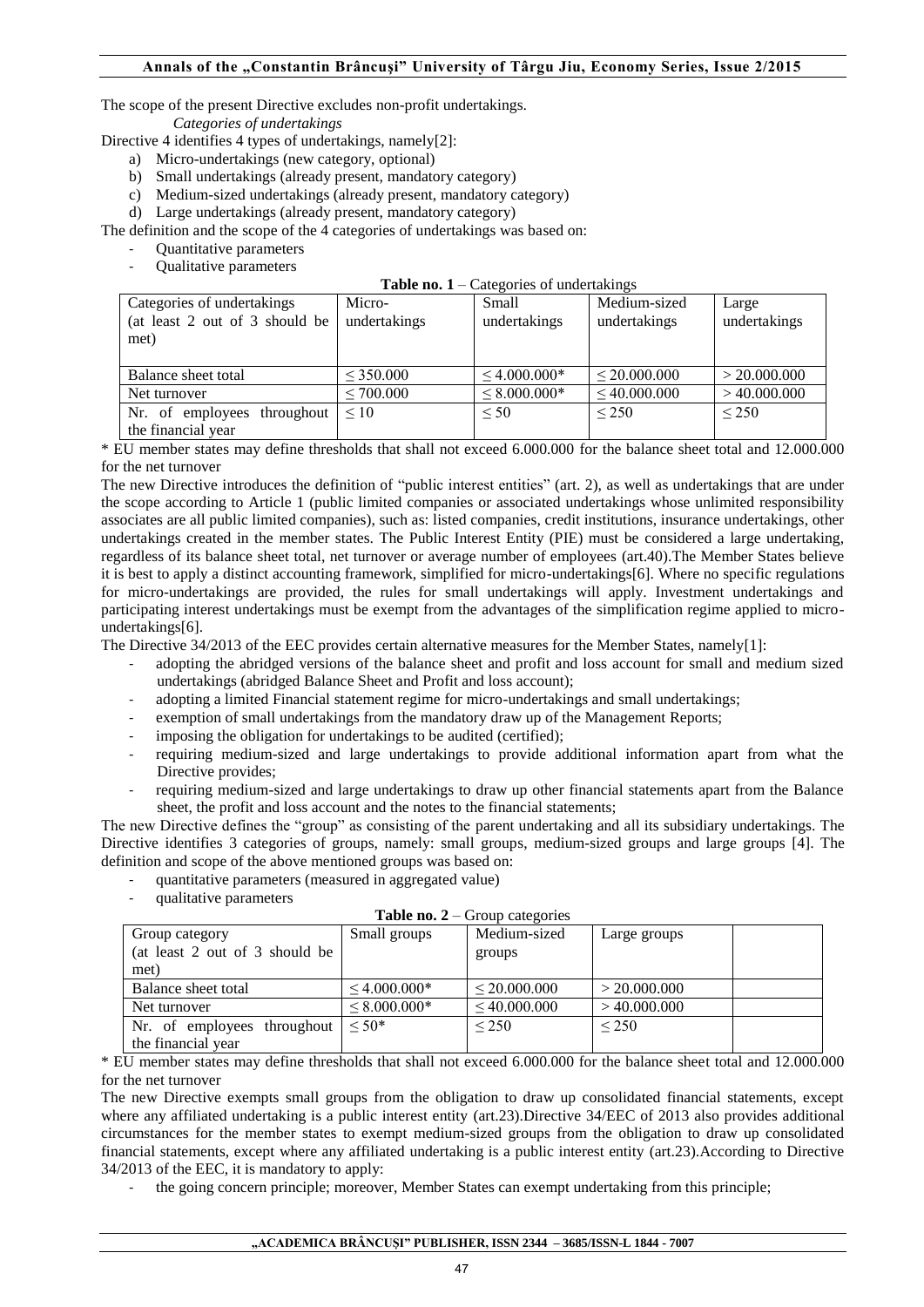## **Annals of the "Constantin Brâncuşi" University of Târgu Jiu, Economy Series, Issue 2/2015**

- the consistency principle; member states can limit the scope of this principle (in terms of presentation and disclosures);
- the materiality and aggregation principle; Member States can exempt undertaking from the scope of this principle.

## *Accounting principles*

Directive 34/2013 provides that the member states should apply the fair value criterion for measurement of (art.8):

- a) Financial instruments, including financial derivative financial instruments
- b) The assets of the various financial instruments

The fair value measurement cannot be applied to:

- a) The non-derivate financial instruments held to maturity;
- b) Loans and receivables originated by the undertaking and not held for trading purposes.

The application of these criteria can only be limited in the case of consolidated financial statements. The fair value criterion applied o financial instruments is based on one of the following values:

- a) the market value, in the case of financial instruments for which a reliable market can readily be identified or the market value of a similar instrument;
- b) the value resulting from generally accepted valuation models and techniques, as they allow for he reasonable approximation of the market value;
- c) the purchase price principle or the production cost where he a) and b) methods do not apply.

## *Structure of the financial statements*

1. *The Balance Sheet* = the "research expenses" category has been excluded from the intangible assets section of the balance sheet.

## 2. *The profit and loss account*

- the extraordinary section of the profit and loss account has been eliminated;
- the nature and the financial effect of the components of the significant revenues for the respective sums or percentages (for small undertakings as well).
- 3. *The notes to the financial statements*

According to Directive 34/2013 of the EEC, it is recommended:

- a "layered" approach with the obligation of additional information in relation to the increase in size of the undertaking;
- a set of mandatory information for all categories of undertakings (art.16);
- the recommendation for the member states to ask small undertakings for certain "further" information (e.g. agreements outside the balance sheet, significant events occurring after the balance sheet has been closed, operations between parties, correlated movements of fixed assets) – mandatory for medium-sized and large undertakings.

## **Table no. 3** Typology of the information provided in Directive 34/2013 of the EEC

| Art.               | Typology of the information provided in<br>Directive 34/2013/EEC                                                                                                                                    | <b>Small</b><br>undertakings | Medium-<br>sized<br>undertakings | Large<br>undertakings | PIE            |
|--------------------|-----------------------------------------------------------------------------------------------------------------------------------------------------------------------------------------------------|------------------------------|----------------------------------|-----------------------|----------------|
| 16.1a)             | Applied accounting principles                                                                                                                                                                       | X                            | X                                | X                     | X              |
| 16.1 <sub>b</sub>  | Relevant fixed assets (e.g. dynamics of the<br>revaluation reserve)                                                                                                                                 | X                            | X                                | X                     | X              |
| 16.1c)             | Financial instruments or assets other<br>than<br>financial instruments measured at fair value (e.g.<br>dynamics of the fair value reserve)                                                          | X                            | X                                | X                     | X              |
| 16.1d)             | Financial<br>commitments,<br>guarantees<br><sub>or</sub><br>contingencies that are not included in the balance<br>sheet (e.g. their nature and value)                                               | X                            | X                                | X                     | X              |
| 16.1e)             | Advances and credits granted to members of the<br>administrative, managerial and supervisory<br>bodies (e.g. interest rates and value)                                                              | X                            | X                                | X                     | X              |
| 16.1f)             | The amount and nature of items of income or<br>expenditure which are exceptional in size or<br>incidence                                                                                            | X                            | X                                | X                     | X              |
| 16.1g)             | Debt analysis (e.g. due after more than five<br>years)                                                                                                                                              | X                            | X                                | X                     | X              |
| 16.1h)             | Number of employees                                                                                                                                                                                 | X                            | X                                | X                     | X              |
| $16.2 -$<br>17.1a) | Fixed assets (e.g. variations, purchase price)                                                                                                                                                      | (X)                          | X                                | $\mathbf X$           | X              |
| $16.2 -$<br>17.1m) | Name and registered office of the undertaking<br>which draws up the consolidated financial<br>statement of the smallest body of undertakings of<br>which the undertaking forms part as a subsidiary | (X)                          | $\overline{X}$                   | $\overline{X}$        | $\overline{X}$ |

**"ACADEMICA BRÂNCUŞI" PUBLISHER, ISSN 2344 – 3685/ISSN-L 1844 - 7007**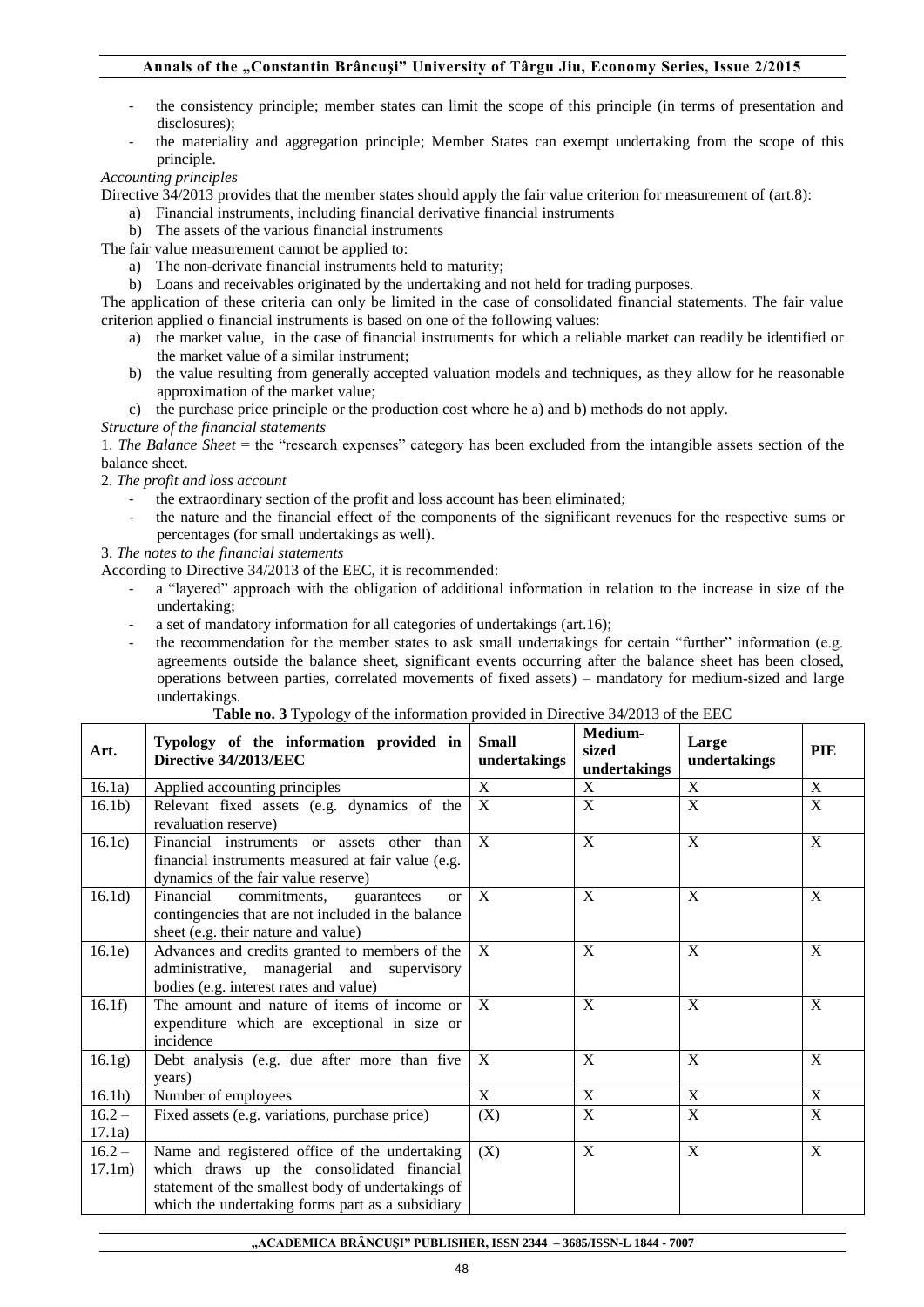## **Annals of the "Constantin Brâncuşi" University of Târgu Jiu, Economy Series, Issue 2/2015**

|                   | undertaking                                         |     |   |  |
|-------------------|-----------------------------------------------------|-----|---|--|
| $16.2 -$          | Agreements included in the balance sheet            | (X) | △ |  |
| 17.1 <sub>p</sub> |                                                     |     |   |  |
| $16.2 -$          | Significant material events arising after the $(X)$ |     | Δ |  |
| 17.1q)            | balance sheet date                                  |     |   |  |
| $16.2 -$          | Transactions with related parties                   | (X  | Δ |  |
| 17.1r)            |                                                     |     |   |  |

X – mandatory information

 $(X)$  – mandatory information when required by a member state

| Art.              | Typology of the information provided in the new<br>directive                                                                                                                                                       | <b>Small</b><br>undertaki<br>ngs | Medium-<br>sized<br>undertakin<br>gs | Large<br>undertakin<br>gs | PIE                     |
|-------------------|--------------------------------------------------------------------------------------------------------------------------------------------------------------------------------------------------------------------|----------------------------------|--------------------------------------|---------------------------|-------------------------|
| 17.1 <sub>b</sub> | Value and reasons for taxation adjustments operated in<br>the balance sheet categories                                                                                                                             |                                  | $\overline{\mathrm{X}}$              | $\overline{X}$            | X                       |
| 17.1c)            | Financial instruments measured at purchase price or<br>production cost (e.g. at fair value)                                                                                                                        |                                  | $\overline{X}$                       | $\overline{X}$            | $\overline{X}$          |
| 17.1d)            | Emoulments granted to the members<br>of the<br>administrative, managerial and supervisory bodies                                                                                                                   |                                  | $\overline{X}$                       | $\overline{X}$            | $\overline{X}$          |
| 17.1e)            | Number of employees broken down by category                                                                                                                                                                        |                                  | $\overline{\mathbf{X}}$              | $\overline{X}$            | $\overline{X}$          |
| 17.1f             | Deferred assets and taxes (balances and movements)                                                                                                                                                                 |                                  | $\overline{\textbf{X}}$              | $\overline{X}$            | $\overline{\textbf{X}}$ |
| 17.1g)            | He list of the participating interest in controlled or<br>related undertakings                                                                                                                                     |                                  | $\overline{X}$                       | $\overline{X}$            | $\overline{X}$          |
| 17.1h)            | The number and the nominal value of the shares<br>subscribed during the financial year                                                                                                                             |                                  | $\overline{\mathbf{X}}$              | $\overline{X}$            | $\overline{X}$          |
| 17.1i)            | Where there is more than one class of shares, the<br>number and the nominal value for each class                                                                                                                   |                                  | $\overline{X}$                       | $\overline{X}$            | $\overline{X}$          |
| 17.1j)            | The existence of any participation certificates,<br>convertible debentures, warrants, options or similar<br>securities or rights, with an indication of their number<br>and the rights they confer                 |                                  | $\mathbf X$                          | $\mathbf X$               | $\mathbf X$             |
| 17.1k)            | The name, the head or registered office and the legal<br>form of each of the undertakings of which the<br>undertaking is a member having unlimited liability                                                       |                                  | $\overline{X}$                       | $\overline{X}$            | $\mathbf X$             |
| 17.11)            | The name and registered office of the undertaking<br>which draws up the consolidated financial statement of<br>the largest body of undertakings of which the<br>undertaking forms part as a subsidiary undertaking |                                  | $\overline{X}$                       | $\overline{X}$            | $\overline{X}$          |
| 17.1n)            | The place where copies of the consolidated financial<br>statements referred to in points 1. and m. can be<br>obtained                                                                                              |                                  | $\boldsymbol{\mathrm{X}}$            | $\mathbf X$               | $\mathbf X$             |
| 17.10)            | The appropriation of the profit or treatment of loss for<br>the current financial year                                                                                                                             |                                  | $\mathbf X$                          | $\mathbf X$               | $\mathbf X$             |
| 18.1a)            | The net turnover broken down by categories of<br>activities and into geographical markets                                                                                                                          |                                  |                                      | $\mathbf X$               | $\mathbf X$             |
| 18.1 <sub>b</sub> | The total fees charged (e.g. by audit firms)                                                                                                                                                                       |                                  |                                      | $\mathbf X$               | $\mathbf X$             |

# *Exemptions for micro-undertakings*

The member states can exempt micro-undertakings from any or all of the following obligations: (art.36):

- the obligation to publish the balance sheet, so that the balance sheet can be submitted to the assigned competent body;
- the drawing up of the notes to the financial statements, that would include information referring to: i) the purchase of their own shares; ii) loans and credits granted to the members of the administrative and supervisory bodies and iii) obligations resulting from contracting any type of warranty

the preparation of the management report that presents information on the purchase of their own shares.

*Exemptions for micro-undertakings:*

- member states may permit micro-undertakings to draw up an abridged balance sheet and Profit and loss account;
- micro-undertakings benefitting from the above mentioned exemptions can resort to the fair value measurement method.(Art.8)
- investment undertakings and financial undertakings cannot be exempt from the simplified methods.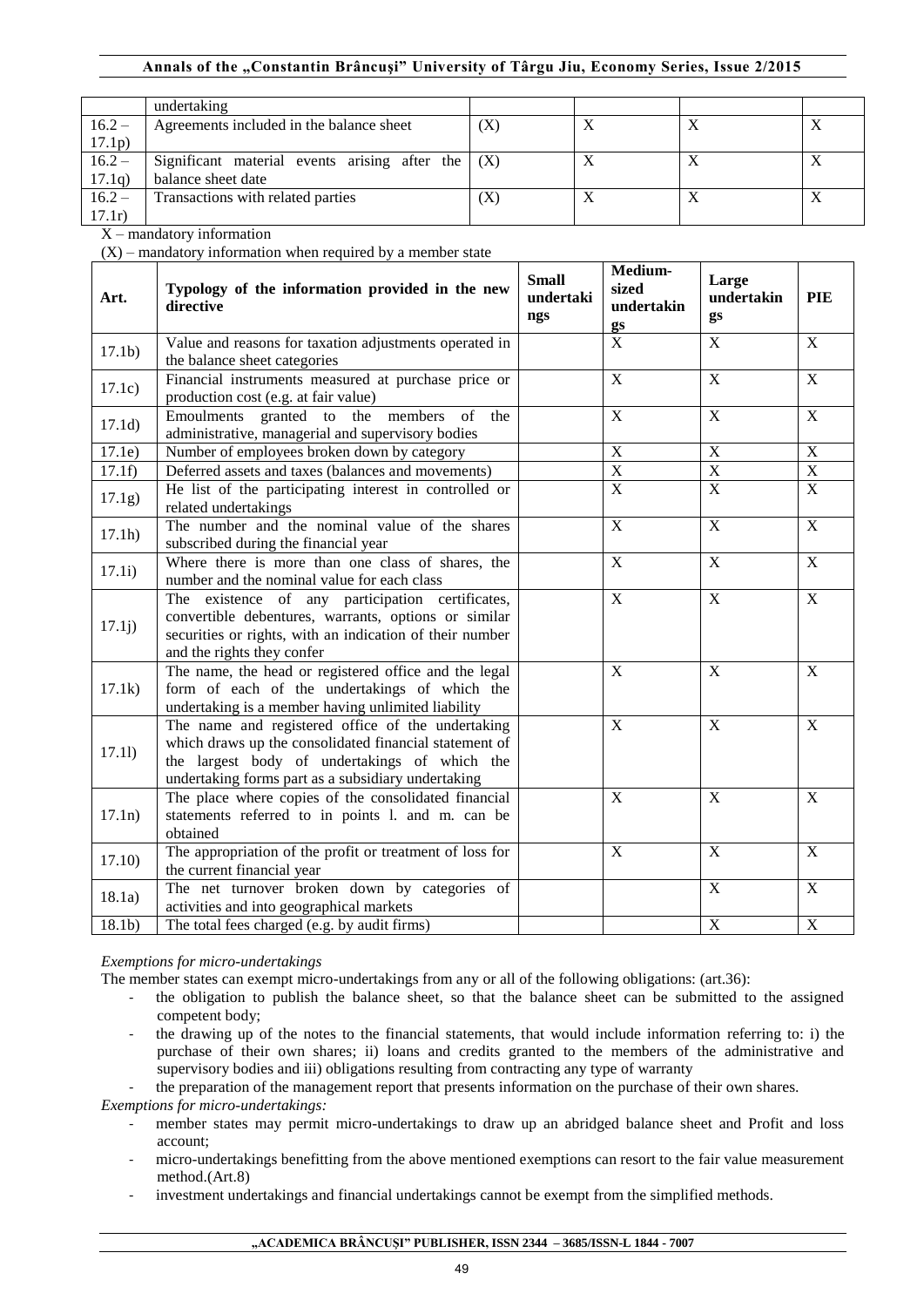#### *Publication of the balance sheet*

The Member States shall ensure that undertakings publish within a reasonable period of time which shall not exceed 12 months after the balance sheet date:

- the balance sheet and the management report, accompanied by the statutory Auditor's Report
- the consolidated Balance Sheet and the consolidated Management Report, accompanied by the Auditor's Report.

#### *Publication of the Balance Sheet*

Member States can exempt small undertakings from the obligation to publish their Profit and loss account and the notes to the financial statements, member States can permit medium-sized undertakings to publish the abridged versions of the Balance Sheet and of the notes to the financial statement, member States ensure that the members of the administrative, management and supervisory bodies are collectively responsible for the drawing up and publication of simple and consolidated financial statements according to the obligations provide in the current directive. *Auditing the financial statements* 

The Member States ensure that the simple and the consolidated Financial Statements are subject to auditing:

- of Public Interest Entities;
- of medium-sized and large undertakings.

The financial audit is conducted by one or several statutory auditors or audit firms approved by Member States. Auditors or audit firms must:

- o express an opinion on (i) whether the management report is consistent with the financial statements, (ii) whether the management report has been prepared in compliance with the applicable legal requirements.
- o state whether the management reports contain any misstatements and provide an indication on the nature of such misstatements.
- o the Member States may decide whether to impose the obligation of financial auditing for microundertakings.

#### *Auditing the Financial Statements*

Article 35 of the Directive 34/2013/EEC, changing Article 28 of the Directive 2006/48/EC (Audit Directive), provides that the audit report on the auditing of simple and consolidated financial statements should include:

- an introductory paragraph which shall, as a minimum, identify the financial statements that are subject to the statutory audit, as well as the financial reporting framework that has been applied in their preparation;
- a description of the auditing standards based on which the statutory audit was conducted;
- an opinion on the financial statements, either unqualified, qualified or adverse, that would state clearly the opinion of the statutory auditor as to:
	- o whether the financial statements provide a true and fair view in accordance with the relevant financial reporting framework;
	- $\circ$  where appropriate, whether the financial statements comply with the statutory requirements.

If the auditor is unable to express an opinion on the financial statements, the report must contain a disclaimer of opinion :

- reference to any matter on which the statutory auditor draws attention, for the users of the financial statements, without qualifying the audit opinion in the Audit Report.
	- issue an opinion on the coherence of the financial statements.

The Audit Reports can be combined when the financial statements of the parent undertaking are attached to the consolidated financial statements.

## **3. CONCLUSIONS**

The introduction of the new European Directive may be regarded as a step forward for the financial reporting of European Union business entities, since it will clearly lead to: the simplification of the standards that will in turn lead to the significant reduction of the administrative costs, especially in the case of smaller size undertakings; the updating and modernisation of the contents of the directives, in order to develop a clearer and more comparable structure of the financial statements of companies, with specific focus on undertakings that develop their activities on an international level and have a greater number of stakeholders.

## *Acknowledgment*

*This paper has been financially supported within the project entitled "SOCERT. Knowledge society, dynamism through research", contract number POSDRU/159/1.5/S/132406. This project is co-financed by European Social Fund through Sectoral Operational Programme for Human Resources Development 2007-2013. Investing in people!"*

## **BIBLIOGRAPHY**

1. Directiva 2013/34/UE a Parlamentului european și a consiliului din 26 iunie 2013 privind situațiile financiare anuale, situațiile financiare consolidate și rapoartele conexe ale anumitor tipuri de întreprinderi, de modificare a